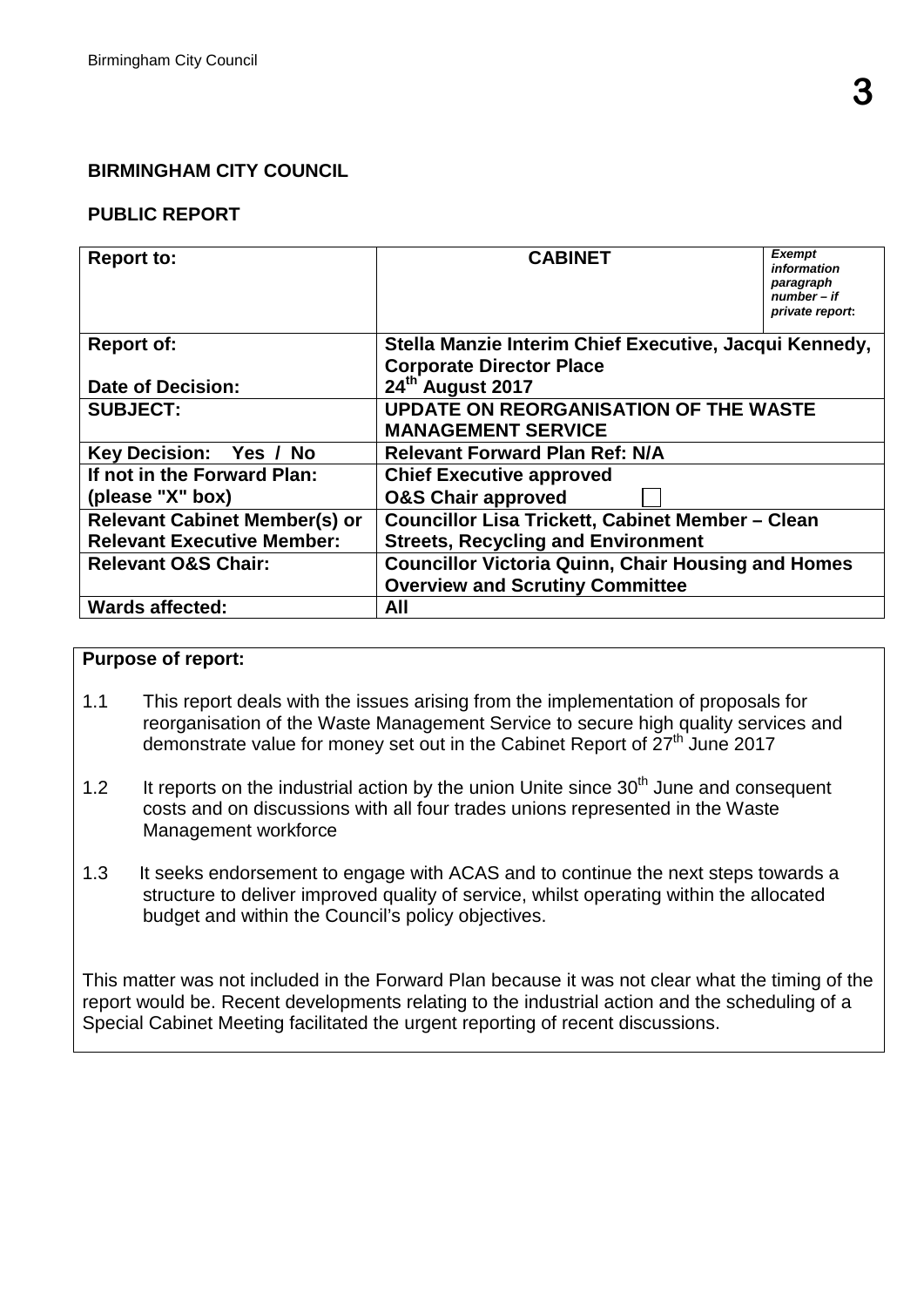#### **2. Decision(s) recommended:**

That the Cabinet note the recommendations below and consider them in the light of the accompanying private report.

- 2.1 Endorse progression and implementation of the decisions taken by Cabinet  $27<sup>th</sup>$  June 2017 for the re organisation of the waste management service and the next stages including issuing the redundancy notices to the 106 employees (in 113 posts) currently designated as Grade 3 Leading Hands.
- 2.2 Note the impact of the disruptive industrial action by the Unite union including disruption and inconvenience to the public and additional costs to the Council and the public.
- 2.3 Note the operational plans in place to maintain refuse collection at reduced frequency, clear up side waste and clear any backlog.
- 2.4 Build on discussions between the Leader, Unite and ACAS, involving all four of the trade unions represented in the waste workforce, on ways to resolve the current industrial action involving Unite and disputes raised by other Trade Unions.
- 2.5 Continue the delegation to the Corporate Director Place to conclude discussions on Street Cleansing structures and organization
- 2.6 Endorse the proposal to put in place a discount for current subscribers to the green waste service for 2018/19 as a way of making a refund to those who have lost out on the service as a result of the industrial action with delegation to the Cabinet Member and Corporate Director for Place in consultation with the Chief Financial Officer to implement.

Appendix 1 to this report contains more detail about the changes being proposed and more detailed information is contained in the Private Report due to financial, commercial and industrial relations implications.

| <b>Lead Contact Officer(s):</b> | Darren Share, Assistant Director, Waste Management |
|---------------------------------|----------------------------------------------------|
| Telephone No:                   | 0121 675 0648                                      |
| <b>E-mail address:</b>          | Darren.Share@birmingham.gov.uk                     |
|                                 |                                                    |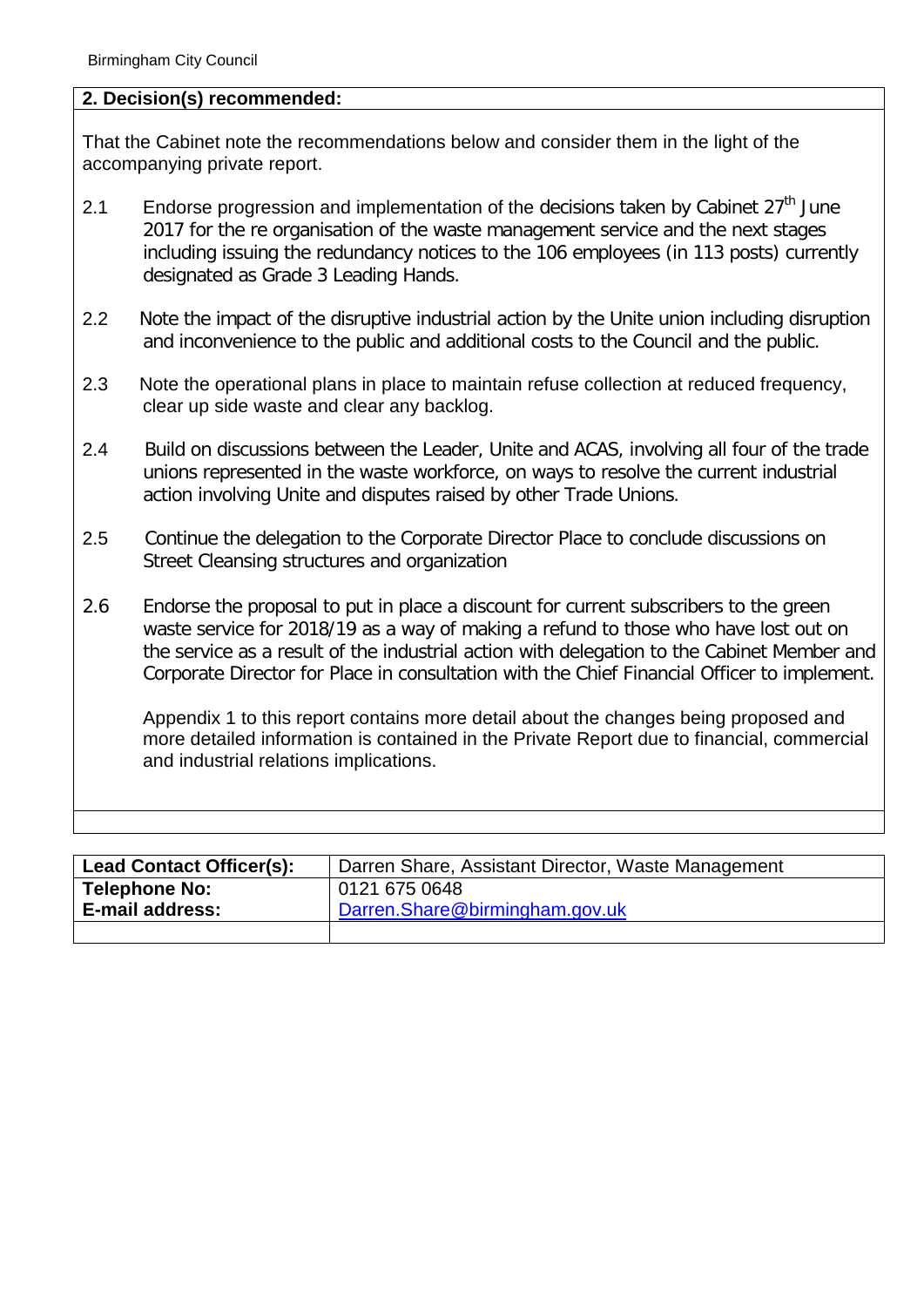# **3. Consultation**

| ıal<br>τerr<br>n |
|------------------|
|                  |

3.1 As detailed in the Cabinet Report 27 June 2017 consultation on the reorganisation of the Waste Service has been taking place since 26 January 2017 in the form of a business case and proposal to restructure senior management in Waste Management and from 3 March the next phase was launched which focused on a restructure of the front line operation. The risk of redundancy was contained in the Section 188 notice issued at the corporate meeting on 1 March 2017.

 Since the start of the consultation there have been 24 meetings with Trade Unions lasting approximately 57 hours

 There have been some meetings with all trade unions during the course of the industrial action – the last one of these was on  $20<sup>th</sup>$  July

 There has been communication between management and individual trade unions on specific issues. The two unions with the larger balance of members in the Waste and Refuse service are Unite and UNISON, with GMB and UCATT holding the balance.

- 3.2 Management has continued to engage with Unite in an effort to resolve the dispute however this has not been possible. One meeting took place between the Interim Chief Executive and the Unite regional organiser on 31<sup>st</sup> July. Discussions have taken place between the Leader of the Council and the Unite regional organiser and ACAS proposals resulting from these discussions have been published in the press.
- 3.3 UNISON balloted on the potential for strike in this area but as yet the result has not been formally shared with BCC. However informally the Council has been advised that the ballot achieved 42% therefore secured no mandate for industrial action.
- 3.4 GMB and UCATT have separately reported that consultation with their members has taken place and membership has indicated no appetite to oppose the management proposals.
- 3.5 GMB and UCATT have also stated that they are aware from the media that separate negotiations might be taking place with other unions. Should the proposals that have been consulted upon change, they may enter into dispute as they fear they are being excluded from consultation.
- 3.6 Attached as Appendix 2 is a summary of the trade union notices of industrial action.
- 3.7 No Joint Trade Union proposals have been presented for the refuse collection service despite repeated requests, encouragement and opportunity made by management, throughout the consultation.
	- No alternative proposals have been submitted by Unite (the only trade union in dispute and taking industrial action) since the Cabinet meeting  $27<sup>th</sup>$  June.
	- Unite has stated that there are savings that could be made in refuse collection but they will not negotiate until the proposal to remove the Grade 3 Leading Hand role is taken off the table. Management cannot agree to this.
	- A further "red line" has been introduced by Unite in relation to an employee disciplinary matter.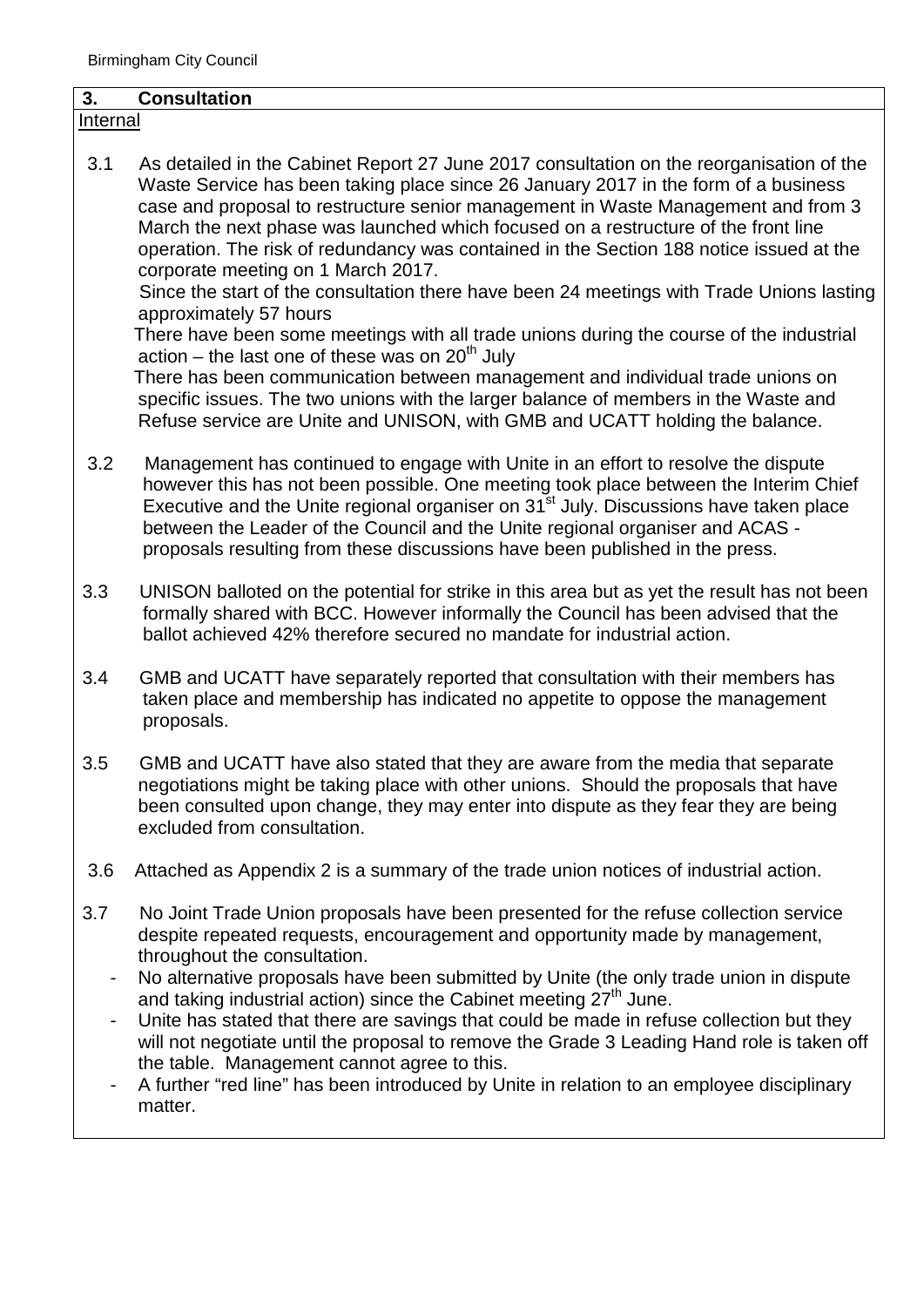#### **4. Compliance Issues:**

- 4.1 Are the recommended decisions consistent with the Council's policies, plans and strategies?
- 4.1.1 The City Council has a number of statutory obligations in relation to public health and cleaner streets which is why it provides a Waste and Refuse service.
- 4.1.2 The Council has to demonstrate to its auditors that its decisions are in line with value for money and annually the Leader and Chief Executive have to sign off value for money statements.
- 4.1.3 The Council also has to meet the obligations of being an employer including complying with the requirements of the Equality Act.

#### 4.2 Financial Implications

- 4.2.1 The Council allocated a significant level of additional resources of £5.7m to the Waste Management Service in 2017/18 to reflect the fact that the operational cost of the service was significantly in excess of the agreed budget for 2016/17 (there was a overspend of £11.9m for Waste Management Services). Even with this significant increase in corporate funding, the proposals for the re-organisation of the Waste Management Service agreed by Cabinet on the 27 June were required to enable expenditure to be contained within the agreed budget for 2017/18.
- 4.2.2 In particular, a decision not to proceed with the proposed deletion of the Grade 3 roles will result in an increase in costs of £0.6m in a full year.
- 4.2.3 The budget for 2017/18 assumed that the new operating model would commence on the 1 July 2017. The delay in the introduction of the new model to the 1 October will result in an estimated overspend of £2m in 2017/18. Any additional on-going full year financial implications will need to be evaluated and incorporated in the budget for 2018/19.
- 4.2.4 There are additional costs associated with the contingency plans that have been put in place in response to the industrial action. The estimated weekly costs have ranged between £21,000 per week in the early stages of the industrial action in July to the current weekly estimate of £311,000 as external contractors have been mobilised (the details are set out in a separate schedule in the Private Report). This will be an additional pressure on the Council's finances for 2017/18.
- 4.25 However, the more significant potential financial implications arising from a decision not to continue with the implementation of the new operating model arise from a significant increase in the risks in relation to further equal pay claims. The financial implications arising from the probable equal pay risks are set out in more detail in the Private Report.. In summary, in light of the advice given as to the low probability of the Council being able to mount an effective defence to such claims, meeting such liabilities would more than wipe out available headroom in the equal pay contingency, any uncommitted sums for capital investment and all available revenue reserves.

 This would still leave a significant gap which would lead to the need for very significant and urgent reductions in both revenue and capital commitments and would also lead to the statutory chief financial officer (the s151 officer) having to consider whether the Council was in a position to set a lawful and balanced budget.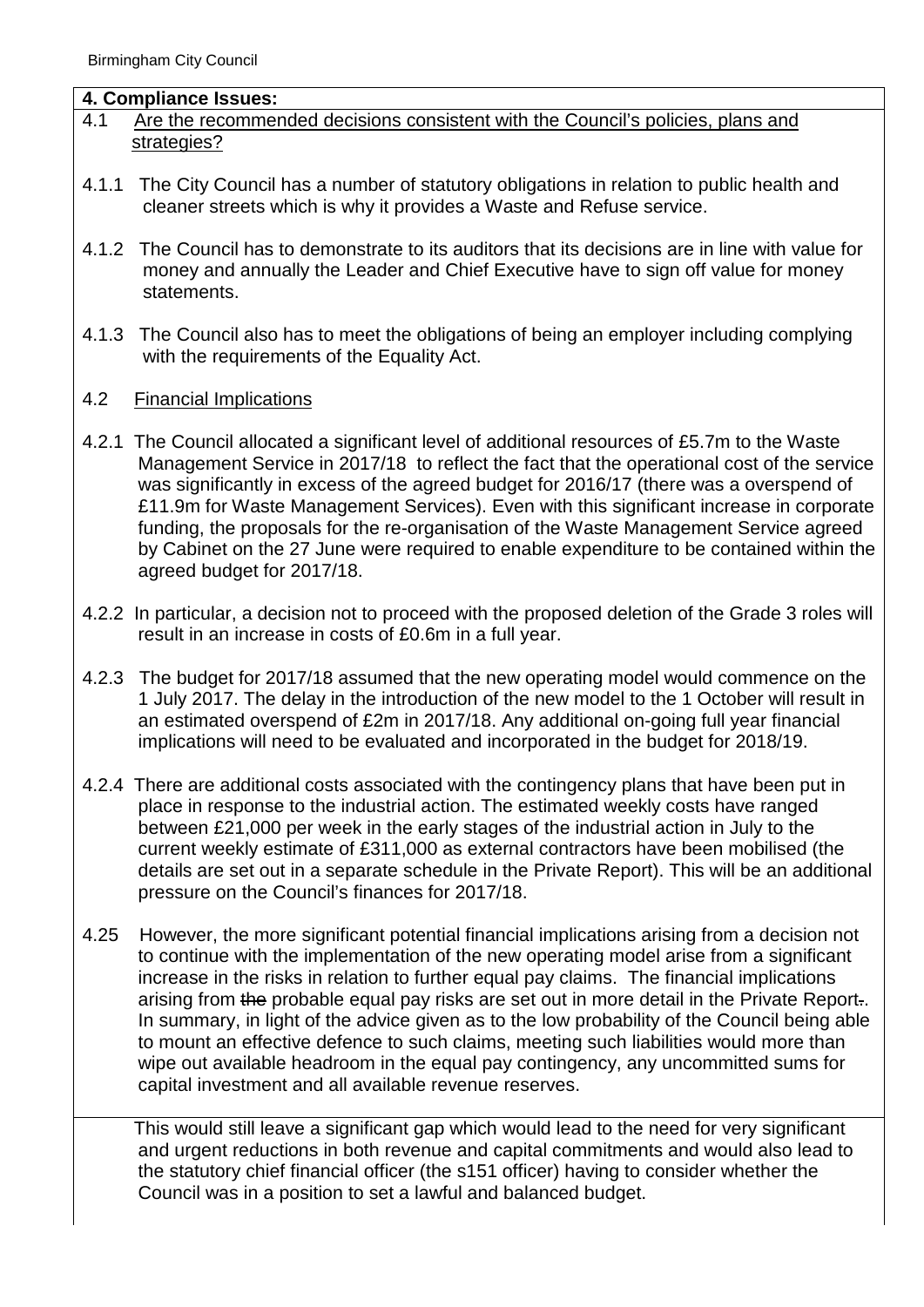## **Financial Implications of Operational Response to Industrial Action**

4.2.6 There have been additional costs associated with the contingency plans which have been put in place in response to the industrial action, amounting to a weekly cost in the range of £21, 000 (July) to £311, 000 (August). The increase in the figure attributable to the employment of additional contractors to assist with collection.These are in addition to the costs already incurred and included in the budget. It is proposed to minimise additional costs of the clear up by utilising the already incurred contracted spend to assist with clearing the backlog rather than incurring additional overtime. Every additional element of cost incurred increases the numbers of jobs likely to be needed to be lost across the Council given the Council's budget situation.

## 4.3 Legal Implications

- 4.3.1 The Cabinet Report 27<sup>th</sup> June 2017, set out in the Legal Section, the legal definition of redundancy and the duty of an employer to mitigate redundancies.
- 4.3.2 The Cabinet Report highlighted that since the start of the current refuse collection system (Collective Agreement 2011) the current working arrangements and crew structure have not delivered value for money savings targets and they will not meet the business need of the future. Performance and productivity of refuse collection in particular has not matched the predicted levels. This problem is exacerbated by a staffing structure which does not reflect modern day good practice because it encompasses too many grades within a small team. Two tiers of supervision in a team of 3 (Grade 4, Grade 3 and Grade 2) is neither appropriate nor sustainable.The re-organisation proposals agreed by Cabinet on  $27<sup>th</sup>$  June 2017, approved the 'redundancy' of these GR3 roles as there is no longer a requirement for them to perform this role.
- 4.4 Public Sector Equality Duty (see separate guidance note)

The Equality Impact Assessment is attached at Appendix 3

## **Relevant background/chronology of key events:**

- 5.1 The key organisational changes in the Refuse and Waste service, proposed in the June 27<sup>th</sup> Report were as follows:
	- The removal of compressed working hours with all employees working a 5 day 7.3 hours per day 36.5 working hour week rather than 4 days at 9.133 hours per day
	- Removal of the Leading Hand role on Refuse Collection Grade 3 (113 posts)
	- Operationally the separation of commercial and domestic collections onto separate vehicles and crews where it practicable to do so, thereby enabling domestic and trade waste operational resources and costs to be ring – fenced.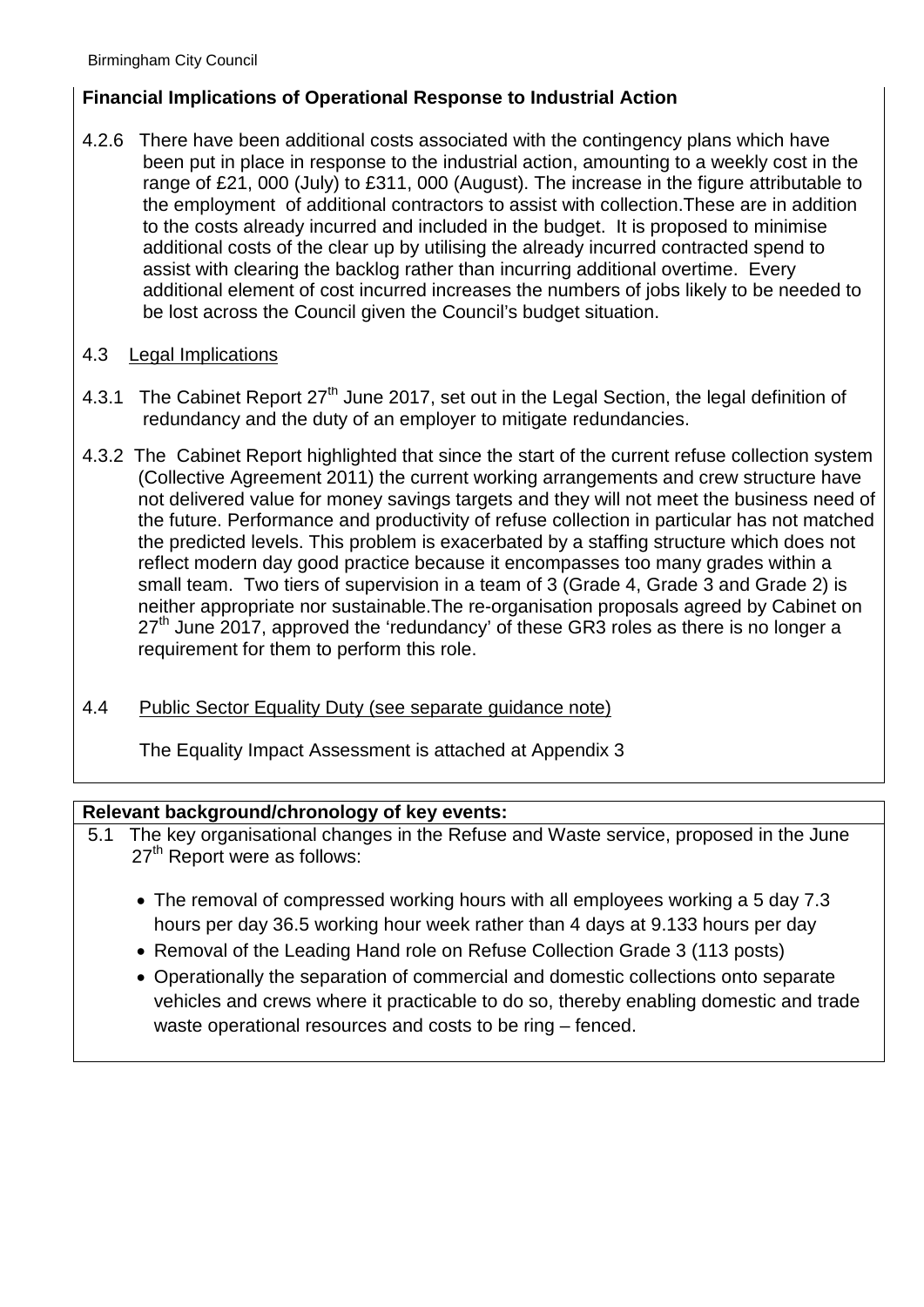• The location of the start and finish points for each or any collection round will be across any of the Council depots and employees will be asked to work flexibly from any of the depots and employees will be asked to work flexibly from any of the depots as the business requirement demands. These changes are consistent with all employees on the Birmingham Contract

Upon implementation of this reorganisation Refuse Collection Service:

Will deliver within the budget allocated :

- Weekly collection of residual domestic waste (354, 356 properties per week)
- Fortnightly collection of kerbside residual materials (177,178 properties per week)
- Consistent productivity for all collection rounds based on national benchmark (mid – range national average)
- Remodelled collection rounds that assure maximum efficiency
- A revised fit for purpose management structure
- The continued provision of Chargeable services e.g. Green waste, Trade Waste, Bulky Waste
- A significantly reduced reliance on use of agency and overtime .the reduction in agency workers will enable more investment in trained and competent full time employees of Birmingham City Council (Currently of 595 staff, over 200 are agency employees)
- 5.2 The key recommendations agreed in the Cabinet Report of 27<sup>th</sup> June were to:
	- Approve the proposal for the reorganisation of the Waste Management Service with effect from 1<sup>st</sup> July 2017
	- Note the proposals regarding Street Cleansing reorganisation and delegate the authority for completion of this reorganisation to the Corporate Director Place and Cabinet Member
	- Achieve continued discussions with the Trade Unions in parallel with taking forward the proposal in the report with a view to seeking to avert industrial action
	- Bring an end to the collective agreement of 2011

The paragraphs below set out events since officers have sought to implement those agreed recommendations.

- 5.3 Letters of invitation for week beginning 3<sup>rd</sup> July 2017 were issued to Leading Hands to attend one to one meetings to discuss options, carry out a skills audit and issue notice of redundancy to enable them to move onto the Priority Movers list. Very few Leading Hands attended as they were advised not to by Unite and Unison trade union representatives.
- 5.4 Due to lack of attendance at the one to ones on 14 July 2017 the Corporate Director of Place wrote to Leading Hands at their home address advising them of the proposals and encouraging them to engage with management through a confidential telephone hotline to seek redeployment opportunities to suitable alternative graded roles within the directorate. The offer was also made to discuss other issues, e.g. financial hardship, training etc. Disappointingly, although the letter was sent to 106 employees, there were only a handful of calls to the confidential hotline or any other response.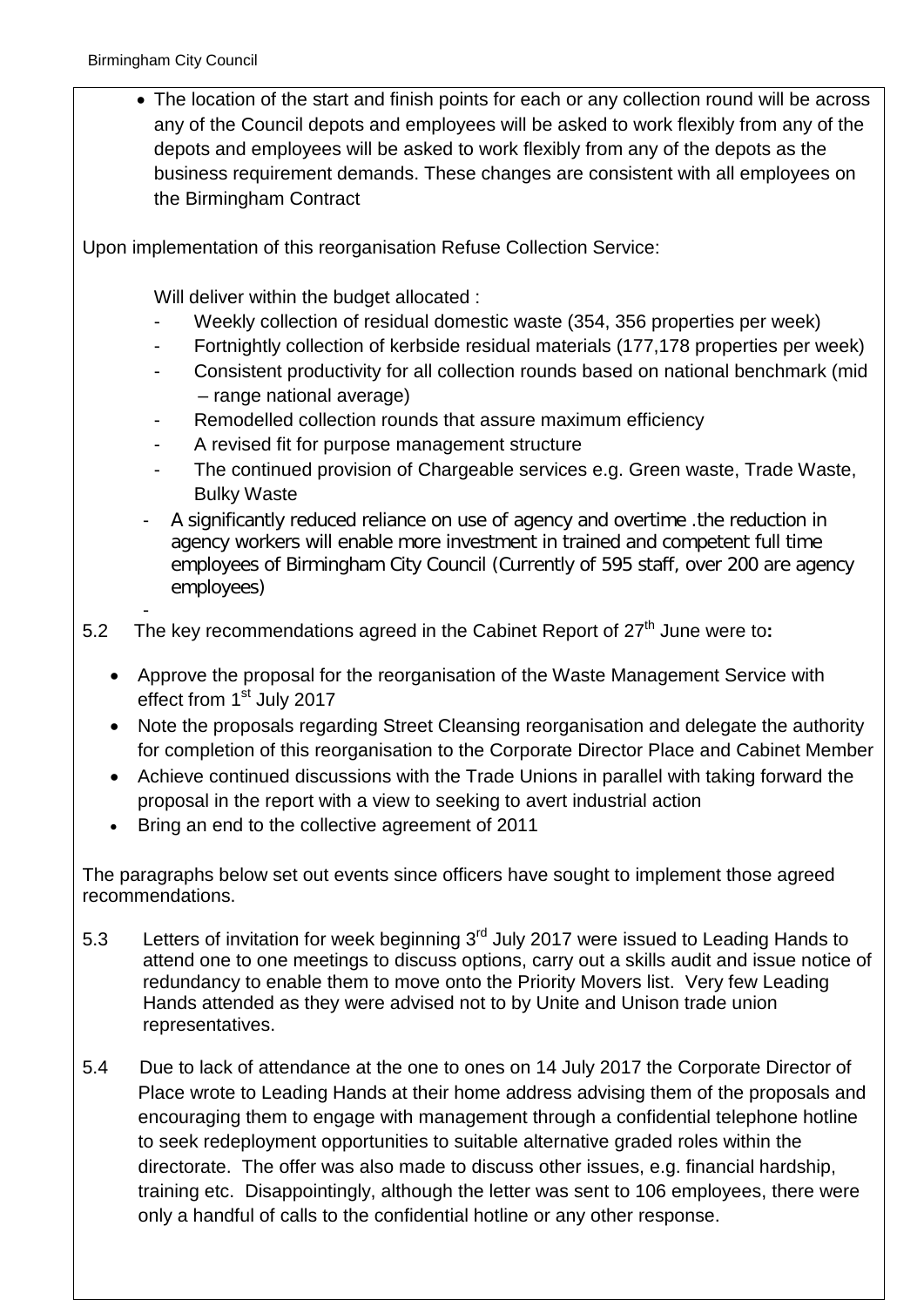Unite have made it clear that they have instructed Leading Hands not to engage with management approaches to move the restructuring forward.

- 5.5 Job fairs were held on 28 and 31 July where managers from the services with the 203 vacancies were in attendance. Disappointingly only 10 Leading Hands attended. The feedback to managers again was that Unite had advised colleagues not to engage with the process. However, all 10 colleagues who attended and / or expressed an interest now either have taster trials or alternative proposed job roles on their current Grade 3 salary.
- 5.6 Unite have indicated through their dispute that they will not accept any deletion of the Grade 3 role and although informal discussions have been held with Unite locally and regionally while they have been in dispute with the Council through working to rule and industrial action, it has not been possible to overcome that challenge.
- 5.7 A meeting was held on 20 July 2017 with Trade Union colleagues attended by the Chief Executive and the Chief Operating Officer with a view to agreeing a positive way forward. However, later on 20 July Unite submitted notification of their proposal to increase their industrial action.
- 5.8 On 24 July 2017 a letter by the Chief Executive was sent to Leading Hands explaining the need for change and attaching all of the Grade 3 job vacancies dated 24 July 17

## **Initiation of industrial action**

- 5.9 On 27 June, immediately after Cabinet, the Corporate Director of Place met with the Trade Union representatives and advised of the next steps which were to issue communications to the workforce in relation to removal of the compressed hours working week and the deletion of the role of Leading Hand on refuse crews. In discussion with Trade Union colleagues one to one meetings with employees were scheduled for week beginning 3 July to enable Trade Union representation for all.
- 5.10 Unite Trade Union notified the authority of a ballot for industrial action on 23 May 2017. Following a majority in favour of the ballot Unite commenced industrial action on 30 June 2017 and that industrial action has escalated further. Unite recently announced that they are seeking to ballot their members to extend industrial action through to December 2017.
- 5.11 An exemption was sought from Unite to allow crews to clear refuse from high rise flats, particularly in light of the Grenfell Tower fire. However, Unite refused that request for exemption and therefore contractors were employed directly to clear the 213 high rise blocks in the city. This has now been extended to all BCC sheltered accommodation in the city

## **Industrial Action time line**

5.12 The industrial action has taken place from  $30<sup>th</sup>$  June to 16<sup>th</sup> August, although it should be noted that productivity dropped significantly in refuse teams from the announcement of a ballot on industrial action and before any legal industrial action. It should also be noted that productivity levels outside the hours of legal industrial action have been significantly affected.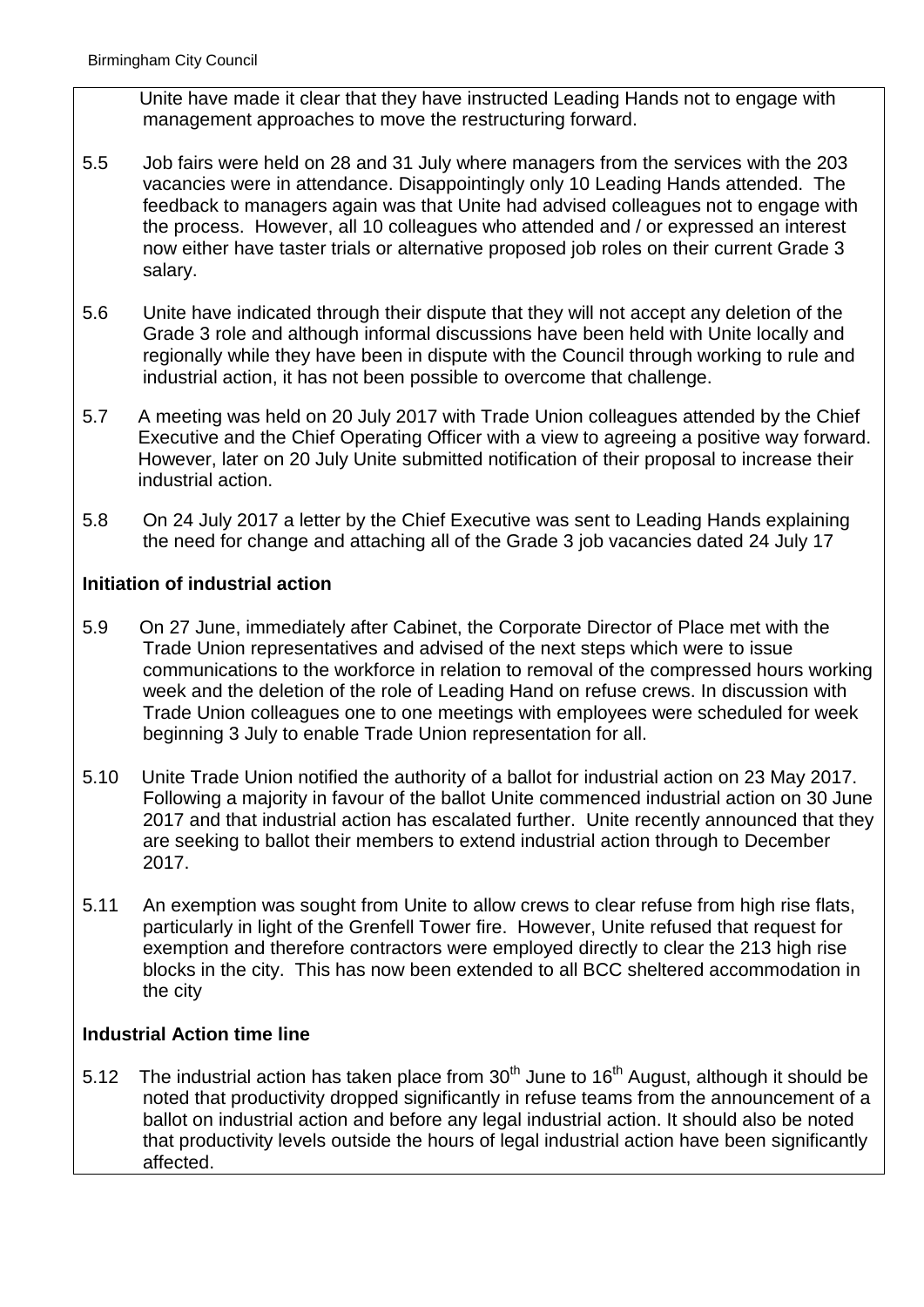## **Industrial Action time line cont**

- 30<sup>th</sup> June Industrial action by Unite commenced with two hours per day stoppage 6 to 8am
- Up to  $13<sup>th</sup>$  July Informal discussions continued with Unite colleagues but no resolution to the dispute was achieved.
- 20<sup>th</sup> July Round Table with Trade Union colleagues was held chaired by Chief Operating Officer and attended by the Chief Executive and Managers from the Waste Management Service.
- 27<sup>th</sup> July Unite issued notification that they were increasing their hours of industrial action by an additional hour's stoppage with effect from 11 August 2017.
- 11<sup>th</sup> August Unite issued notification of intention to Ballot for industrial action through to December
- 16<sup>th</sup> August Industrial Action suspended following Leader's discussions with Unite.

#### **Operational response to industrial action**

- 5.13 Initial response plans to the planned industrial action were disrupted by the actions of the workforce in and around the industrial action which increased its impact. From the data it is apparent that missed collections in the city increased significantly at least two weeks before the industrial action started. It is also apparent from the data that levels of productivity were significantly reduced as a result of the industrial action. The contingency plans in place were initially challenged by the extent of industrial action taken, i.e. not only Unite members with mandate for industrial action but other Trade Union colleagues and agency workers are also informally working to rule and taking industrial action. Initially management made a conscious decision not to use legal action to challenge this in the hope that a solution to the industrial action might be found.
- 5.14 Over the course of the action, a range of different approaches to tacking the operational side of the response. Due to the poor level of performance and higher level of sickness absence and unofficial industrial action officers concluded it was necessary to change from the routine weekly main collections and fortnightly (recycling) collections to a whole ward, whole clearance approach. Week 1 of this approach commenced 24th July 2017. At the current lower level of productivity, this approach allowed for the whole city to be cleared over three weeks.
- 5.15 The prioritisation of the wards was based upon the combination of reports of missed collections and last dates of full clearance of the waste. This approach put the whole of the resource into the ward on the same day and at the same time, all crews and all management support. This met with some resistance from some members of the workforce as it changed normal routines. It also made it easier to supervise completion of the planned routes.
- 5.16 The contingency plan is based on a three week clearance of the city. This first three week cycle concluded on 13 August 2017 with teams clearing over 90% of the city's roads and properties. The plan comprised of resources allocated on a ward by ward basis on a three week cycle to clear all waste. Unfortunately this has involved temporarily collecting recycling and domestic waste together and suspending the recycling collection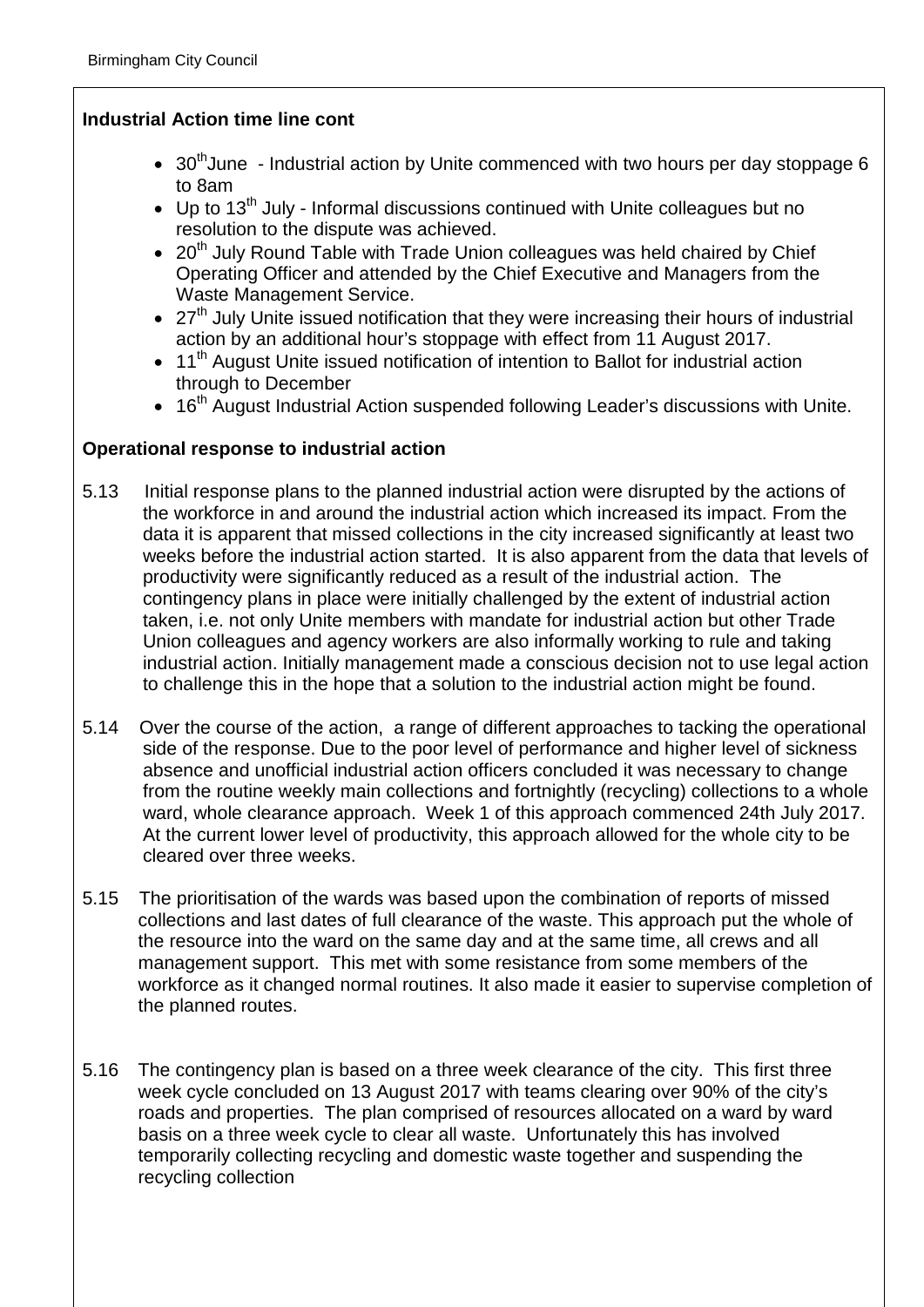As part of the contingency, alongside the workforce we have also employed a number of third party contractors to provide increased capacity and a number of teams drawn from the wider workforce, e.g. Housing, Parks, Enforcement, Street Cleaning to do sack clearance and side waste clearance using caged vehicles. It is also planned to recruit a properly employed internal and an external alternative casual workforce in order to maintain the refuse collection provision in the city.

- 5.17 The ambition was to clear 100% of the side waste, sacks and empty all bins on one cycle by 13 August 2017 and the Council nearly succeeded in doing this. However, the escalation of industrial action on 11 August, severely impacted on this ambition. However over 90% of the city in terms of properties and roads was cleared. The remaining roads have gradually been cleared by recovery crews.
- 5.18 Due to the industrial action, there has been a backlog in bulky waste clearance. This 'paid for' service was temporarily suspended to enable us to concentrate on domestic waste removal. However, this has been reinstated with effect from 15 August 2017. This service is currently being delivered by contractors.
- 5.19 There have also been some issues in relation to the "charged for" garden waste collection service. It is proposed to provide a discount on renewing this service in 2018/19. This proposal is based on the significant cost associated to actually providing a cash rebate. Some customers may also be entitled to refunds. This is under review. Recommendation 2.5 of this report refers. The financial implications for 2018/19 will need to be calculated depending on the size of the discount.
- 5.20 We have retained private contractors to clear the city council's 213 high rise blocks on the grounds of health and safety. We have recently extended that to cover all of our sheltered accommodation too to provide refuse collection clearance and other significant high risk areas.
- 5.21 We have suspended the pre-booking arrangements for vans at our Household Recycling Centres (HRC's), where they are dropping off waste sacks etc. We have extended the opening hours of HRC's and three housing associations (over 5000 properties) have offered to bring their waste from their neighbourhoods direct to the HRC's for disposal.

## **Impact of the industrial action on residents in Birmingham.**

5.23 There is no doubt that the impact of the industrial action, has, as Unite have intended , been extremely disruptive on the regular weekly collection of refuse, the recycling collections and collections of bulky waste. As has been mentioned above the union refused exemptions in relation to tower blocks which meant that very early Housing had to bring in private contractors to ensure the safety and protection of residents from inflammable rubbish. Since  $30<sup>th</sup>$  June the Council have tried a variety of approaches In relation to contingency plans as set out earlier in section 5. There has been extensive and understandable criticism of the Council and the union Unite by the public via press and media and social media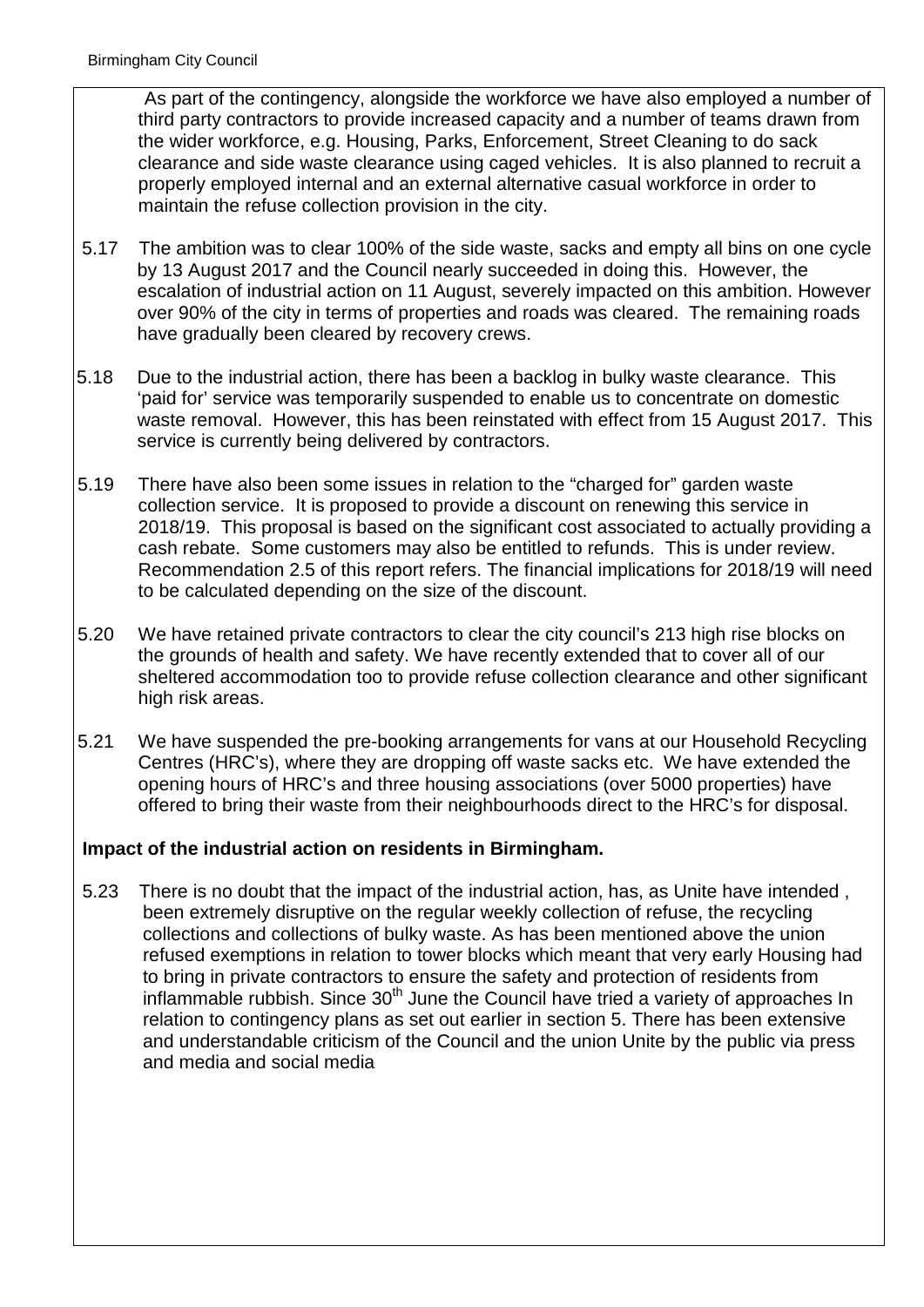5.24 The Council's Customer Services have made a huge effort in responding to customer queries and complaints. They have hugely assisted the Waste Management Service as have other colleagues in other services in the Place Directorate in particular Housing and Parks. Similarly Communications the Website management team have worked hard to enable the information flow to the public. There is no doubt however that the inconvenience to the public has been immense and customers have felt a great deal of resentment.

## **Communications**

- 5.25 Officers have recognised that they have needed to improve the communication with elected members who had to deal with a huge volume of queries from the public in their area, as the dispute continued. If the dispute continues and we need to continue the same method of three weekly cycles, we would propose some Member officer workshops on different ways to tackle this. Through member feedback we are finding out more about refuse patterns in different areas, fly – tipping etc., which will enable us to tailor services more.
- 5.26 There have been extensive use of different forms of media including videos via social media, post code related information about collections etc. , to try and reach as many people as possible. The dispute has received extensive coverage locally, regionally and nationally bringing reputational damage to the Council, the city and its profile. Being able to communicate clear messages has sometimes been hampered by the nature and unpredictability of the "go slow". But the effectiveness of this has improved. Both the Cabinet Member and the Corporate Director Place have been on TV and radio to promote the Council's messages.

## **Recent Developments**

5.27 On 16<sup>th</sup> August an ACAS statement was issued as a result of discussions between the Leader, Unite and ACAS.

 *Birmingham City Council and Unite the Union have today made sufficient progress in their talks for the Shop Stewards to pause industrial action. Birmingham City Council cabinet members have agreed in principle that the grade 3 posts will be maintained. Consequently there are no redundancy steps in place. In addition the parties will now*  look to discuss, through ACAS, how the service can be improved, with the intention of *improving efficiencies in performance of the bin collection service generally, including what savings can be made, and specifically how best the current Grade 3 roles can now be maintained and developed so that they take forward the ambition to deliver cleaner streets and align to wider Total Place principles. Unite have also agreed in principle to recommend to their members work pattern changes, including consideration of a 5 day working week. Both parties agree the working week should be designed to maximise service delivery. To assist in the resolution of outstanding issues both parties will go to ACAS. These discussions will be with the intention of incorporating any agreement as an amendment to the Waste Management Service Cabinet Report in September 2017.Both parties are pleased to be recommencing industrial relations and pleased that the bin collection can resume without disruption.*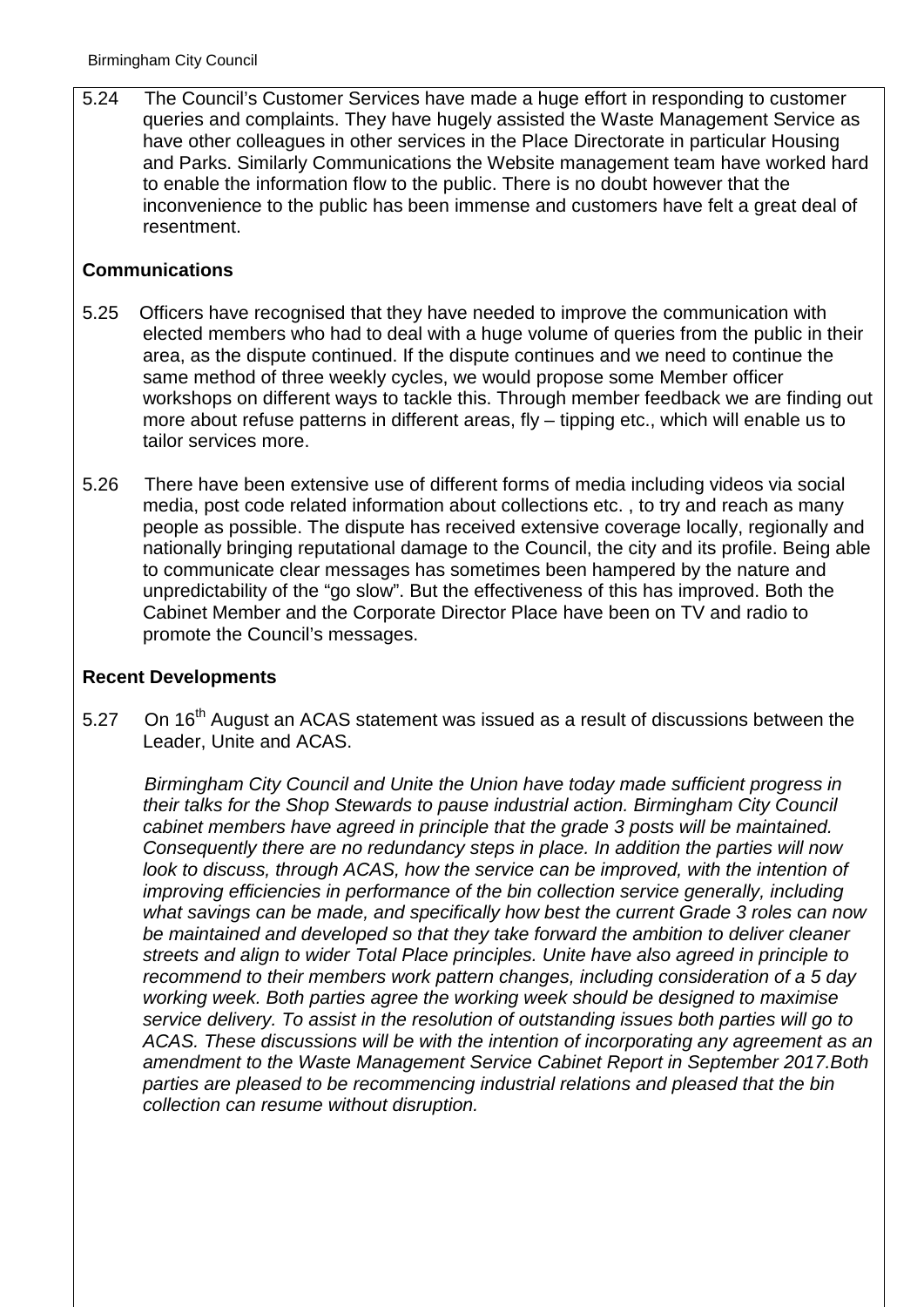#### 5.27 Later that day Unite issued a further statement:

*"Unite, the country's largest union, today (Wednesday 16 August) said that it has achieved victory in the Birmingham bin dispute which will result in the suspension of the current industrial action.*

*The union said that the city council had accepted the refuse workers' case and restored the grade 3 jobs, which are responsible for the safety at the rear of the refuse vehicles.*

*Normal collection of bins will resume, as Unite and the city council hold further talks under the auspices of the conciliation service, Acas to resolve the outstanding issues."*

"*The council has addressed our members' concerns, including the safeguarding of the grade 3 post that is vital to the safety at the rear of the refuse vehicles. Unite also welcomes the fact that our suspended rep is now returning to work "*

5.28 The Council issued the following statement:

 *"The Acas statement in connection with the Waste and Refuse dispute does not represent the Council's position until these matters are considered at the Council's Special Cabinet Meeting on 24th August 2017. The decision on the waste reorganisation taken by Cabinet on 27th June is still the current position of the Council."*

. 5.29 While productivity is still extremely low there does seem to have been a limited return to work from the Unite members. However given uncertainty about the ACAS discussions the Corporate Director of Place has continued to operate the contingency arrangements in place already, to assist in the catch up. There has been a request for overtime from the operatives, which has been refused.

## **Street Cleansing**

5. 30 As agreed at the Cabinet Meeting in June, one Trade Union meeting has taken place to discuss Street Cleansing with additional weekly meetings scheduled starting 1<sup>st</sup> September 2017. In addition to the restructuring, local cleansing plans are under development and local Ward Councillor meetings have started to discuss the Cleaner Street Plans submitted and to identify resources for each Ward. Additionally a review of expenditure and contracts is being carried out for items such as Big Belly bins, bin sensors etc. and a proposal on these will be submitted to the Trade Unions through the meetings scheduled, alongside the development of local proposals for scheduling of mechanical sweeping where the locality requires/permits to deliver cleaner streets.

## **Key Issues**

5.31 Key industrial issues and more details about the financial implications of the industrial action which are commercially sensitive due to negotiations with contractors are contained in the private report.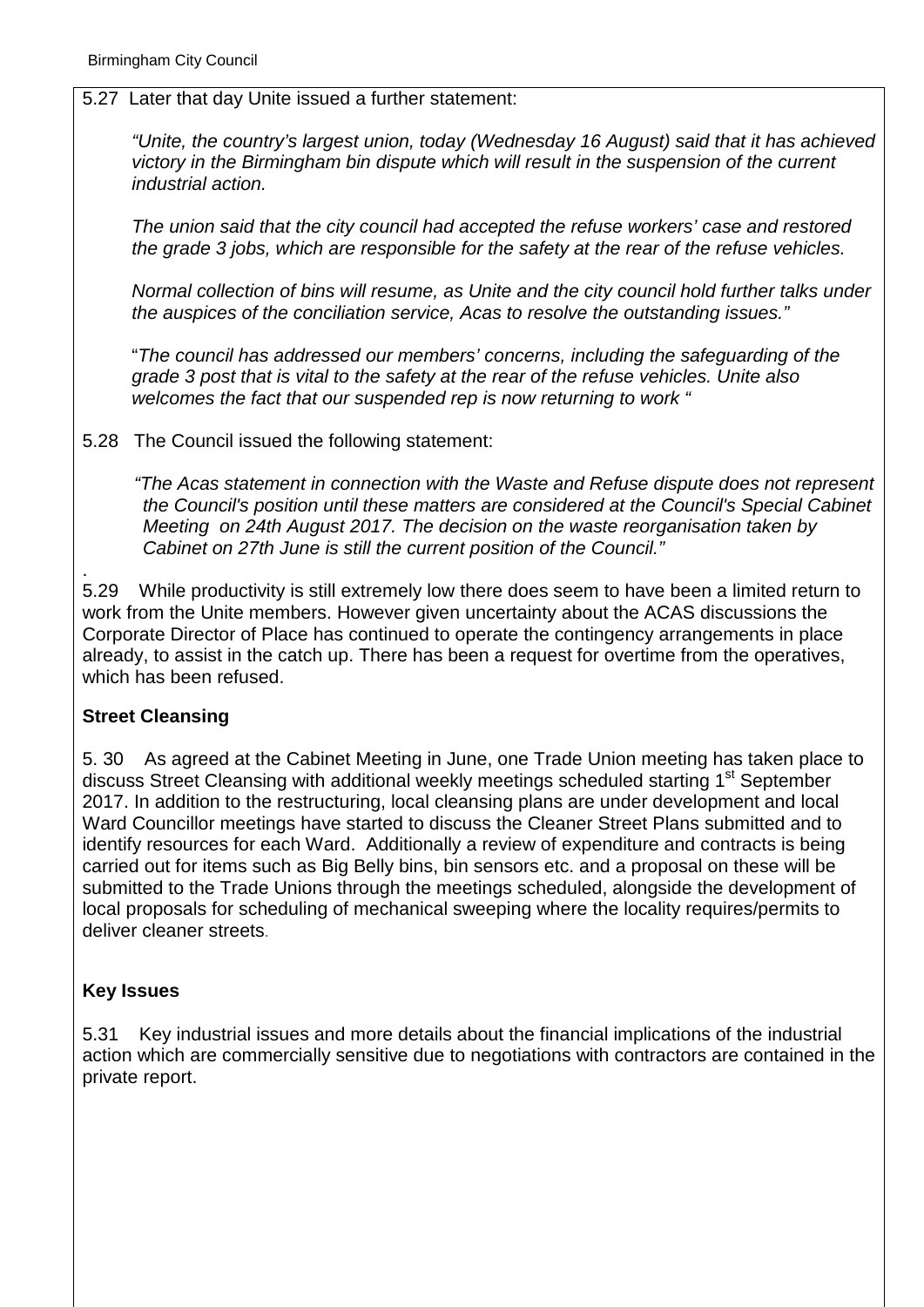#### **Evaluation of alternative option(s):**

- 6.1 This report sets out the position to date in relation to the  $27<sup>th</sup>$  June Cabinet Report proposals to implement the reorganisation of the Waste Management Service. The Waste Management Service have sought alternative proposals from trades union representatives but these have not been forthcoming in the refuse service, unlike in street cleansing where there have been more constructive discussions which should lead to agreement.
- 6.2 One alternative would be to retain the current organisation of the service including the ineffective productivity and rounds management and a non cost- effective approach. The current proposals set out a way forward which moves to a five day system.
- 6.3 The Waste Management Service have examined alternative refuse systems and looked at approaches in different cities

#### **Reasons for Decision(s):**

7.1 The report ensures that Cabinet and the Council more widely are informed within the governance framework of the consequences of the implementation of the reorganisation of the Waste Management Service agreed in  $27<sup>th</sup>$  June, the delay to that implementation as a result of disruptive industrial action by UNITE and recent developments in industrial relations discussions.

| <b>Signatures</b>                                                   |       | <b>Date</b> |
|---------------------------------------------------------------------|-------|-------------|
| <b>Cabinet Member or Executive</b><br>Member or Ward Forum<br>Chair |       |             |
|                                                                     |       |             |
| <b>Chief Officer:</b>                                               | <br>. |             |

#### **List of Background Documents used to compile this Report:**

#### **List of Appendices accompanying this Report (if any):**

- 1. Productivity and Effectiveness Issues Extract from Cabinet Report 27<sup>th</sup> June 2017
- 2. Summary of Trade Union Notifications of Industrial Action Waste Management
- 3. Equality Impact Summary

| <b>Report Version</b> | V1 Final Dated | 23 August 2017 |
|-----------------------|----------------|----------------|